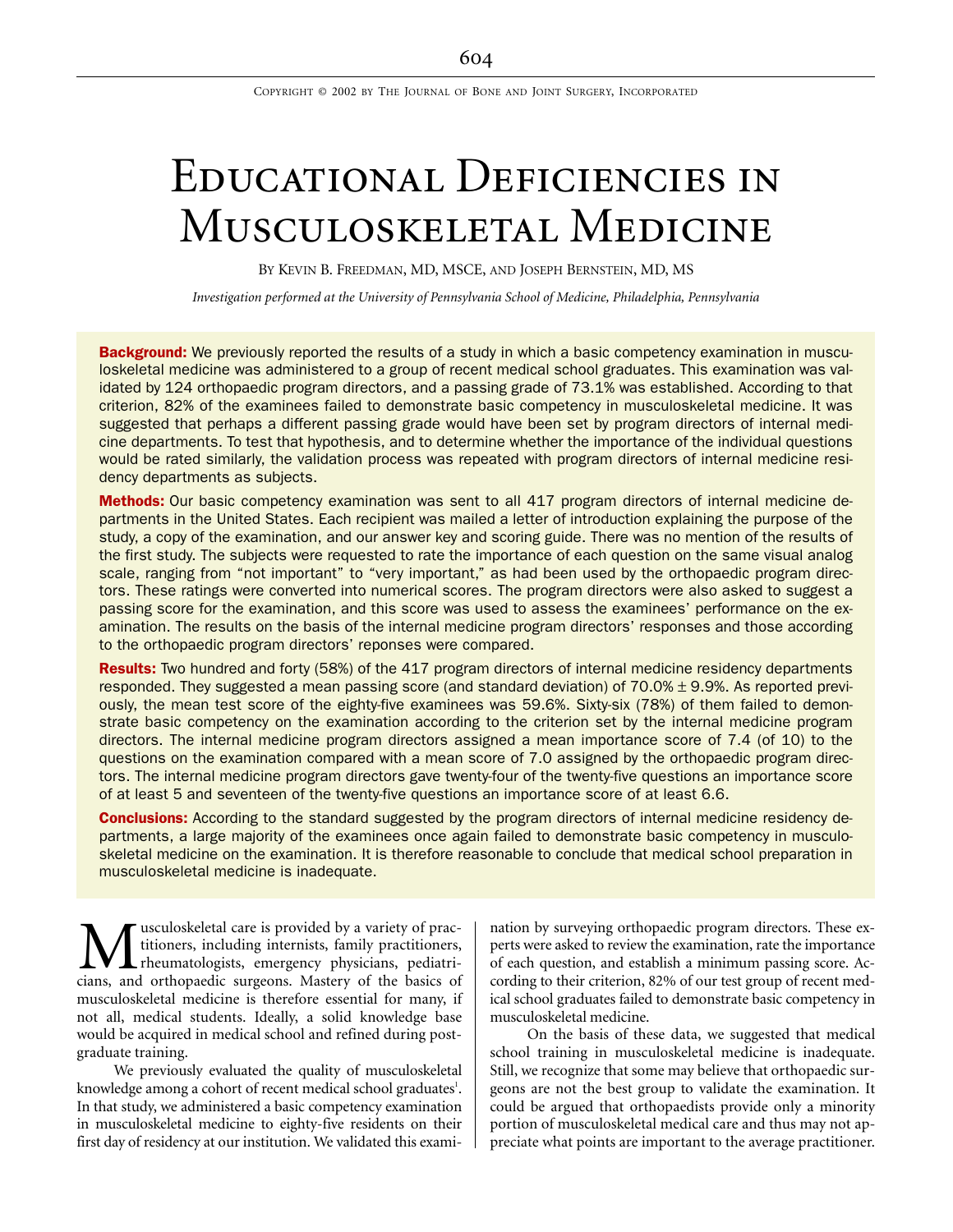THE JOURNAL OF BONE & JOINT SURGERY · IBIS.ORG VOLUME 84-A · NUMBER 4 · APRIL 2002 EDUCATIONAL DEFICIENCIES IN MUSCULOSKELETAL MEDICINE

Also, it is possible that surgeons overvalue topics with surgical relevance.

To respond to these critics, we surveyed a cohort of program directors who were not surgeons. We wished to first determine whether standards are similar and then to use this second, nonsurgical standard to ratify (or negate) our conclusion that many examinees failed the basic competency examination. Our second purpose, no less important, was to identify topics that both surgeons and nonsurgeons rate as important. Our hope was that the set of topics with broadly acknowledged importance could then be used to generate a consensus curriculum for medical students.

## Methods

s previously reported<sup>1</sup>, a sample of topics in musculoskele- $A$  is previously reported<sup>1</sup>, a sample of topics in musculoskele-<br>tal medicine with which all physicians should be familiar was selected and then elaborated into twenty-five short-answer questions (Table I). Needless to say, not all important topics could be included or represented by the number of items commensurate with their importance. An open-response format was selected to eliminate the possibility of the examinees scoring points on the basis of random guessing. A formal answer key and scoring system were developed prior to administration of the examination. To validate our examination, all 157 directors of orthopaedic residency programs in the United States were asked to review it. The program directors were asked to rate the importance of each question on a visual analog scale ranging from "not important" to "very important." Their responses were converted to an "importance score" for each question, ranging from 0 (not important) to 10 (very important). After reviewing the examination, the orthopaedic program directors were asked to "suggest a passing score (as a percentage) for all medical school graduates to demonstrate basic competency in musculoskeletal medicine on this examination."

The examination was administered to all eighty-five medical and surgical residents who were in their first postgraduate year at our institution. The residents completed the examination on their first day of residency. There was no time limit for completion of the examination. Demographic information was obtained by questionnaire; these data included each resident's medical school of origin and his or her participation in required or elective courses in orthopaedic surgery, neurology, rheumatology, and rehabilitation medicine in medical school. The examination was scored anonymously according to the answer key, with a 1-point maximum for each of the twenty-five questions. Partial credit was given for some questions. This raw score was then multiplied by four in order to obtain a percentage score for the examination.

Prior to publication of the first study<sup>1</sup>, this basic competency examination was sent to all 417 program directors of internal medicine departments in the United States<sup>2</sup>. Each recipient was mailed a letter of introduction explaining the purpose of the study, a copy of the examination, and our answer key and scoring guide. There was no mention of the results of the first study. The internal medicine program directors were requested to rate the importance of each question on the same visual analog scale, ranging from "not important" to "very important," as had been used by the orthopaedic program directors. With use of instructions identical to those given to the orthopaedic program directors, the internal medicine program directors were asked to suggest a passing score for the examination.

The responses of the internal medicine program directors and those of the orthopaedic program directors were compared and serve as the basis of this report.

### Results

wo hundred and forty (58%) of the 417 program directors Two hundred and forty (58%) of the 417 program directors<br>of internal medicine residency departments completed and returned the survey. The passing score (that is, the score above which an examinee "demonstrate[s] basic competency in musculoskeletal medicine") proposed by the internal medicine program directors was 70.0% ± 9.9% (mean and standard deviation). This score was very similar to the previously reported score of 73.1% proposed by the 124 orthopaedic program directors<sup>1</sup>. As reported previously<sup>1</sup>, the subjects scored a mean of 59.6%  $\pm$  12% (range, 35% to 86%) on the examination. Sixty-six (78%) of the eighty-five subjects scored below 70.0% and thus failed to demonstrate basic competency on the examination according to the criterion set by the internal medicine program directors.

The internal medicine program directors assigned a mean importance score of 7.4 of 10 to the questions on the examination; the mean score assigned by the orthopaedic program directors was 7.0. Twenty-four (96%) of the twenty-five questions were given an importance score of at least  $5$  of  $10$ —a score that previously was deemed to indicate that the topic was at least "important"-by both sets of respondents. The internal medicine program directors gave seventeen (68%) of the twenty-five questions an importance score of at least 6.6.

Comparison of the ratings of the questions on the 10 point visual analog scale between the orthopaedic and internal medicine program directors revealed that the scores assigned by the two groups were within one point of each other for fifteen of the twenty-five questions and were within 2 points of each other for twenty-two of the twenty-five questions.

## **Discussion**

ccording to the standard suggested by the program direc- $\rm A$  ccording to the standard suggested by the program directors of internal medicine residency departments, a large majority of the examinees once again failed to demonstrate basic competency in musculoskeletal medicine. It is reasonable, therefore, to conclude that medical school preparation in musculoskeletal medicine is inadequate. The use of a second criterion to evaluate the musculoskeletal competency examination further validates the use of the examination and confirms the conclusions from our previous study<sup>1</sup>.

As we noted previously<sup>1</sup>, the average amount of time spent in courses or rotations dedicated to orthopaedics was only 2.1 weeks for all examinees, and 33% of them graduated from medical school with no such exposure. One or two weeks, representing <2% of the entire typical curriculum, is probably in-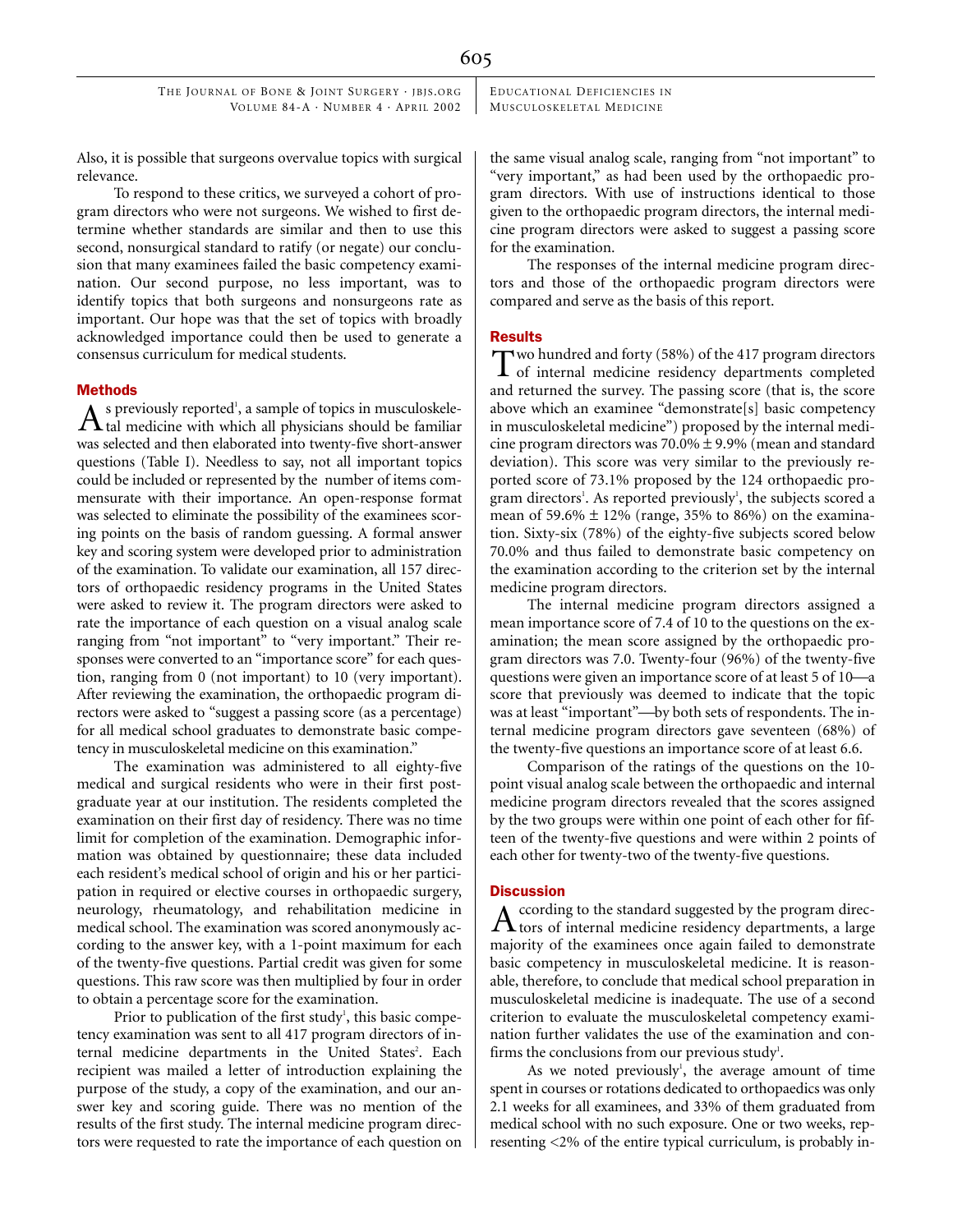# COPYRIGHT © 2002 BY THE JOURNAL OF BONE AND JOINT SURGERY, INCORPORATED

# TABLE I Basic Competency Examination in Musculoskeletal Medicine

|                                                                                                                                                                                                                                              |                                                                                                                                                                                                                                                     |                          | Mean Importance Score*                       |                                            |
|----------------------------------------------------------------------------------------------------------------------------------------------------------------------------------------------------------------------------------------------|-----------------------------------------------------------------------------------------------------------------------------------------------------------------------------------------------------------------------------------------------------|--------------------------|----------------------------------------------|--------------------------------------------|
| Question                                                                                                                                                                                                                                     | Answer                                                                                                                                                                                                                                              | Residents'<br>Mean Score | Internal<br>Medicine<br>Program<br>Directors | Orthopaedic<br>Program<br><b>Directors</b> |
| 1. What common problem must all<br>newborns be examined for?                                                                                                                                                                                 | Congenital dislocation of the<br>hip (CDH, dislocation, sublux-<br>ation also accepted): 1 point                                                                                                                                                    | 0.99                     | 5.6                                          | 9.1                                        |
| 2. What is a compartment syndrome?                                                                                                                                                                                                           | Increased pressure in a closed<br>fascial space: 1 point                                                                                                                                                                                            | 0.95                     | 8.7                                          | 9                                          |
| 3. Acute septic arthritis of the knee<br>may be differentiated from inflam-<br>matory arthritis by which<br>laboratory test?                                                                                                                 | Any analysis of fluid from<br>aspiration (cell count, gram<br>stain, culture): 1 point                                                                                                                                                              | 0.76                     | 9.3                                          | 8.5                                        |
| 4. A patient dislocates his knee in<br>a car accident. What structure(s)<br>is/are at risk for injury and there-<br>fore must be evaluated?                                                                                                  | Must mention popliteal artery:<br>1 point                                                                                                                                                                                                           | 0.70                     | 6.7                                          | 8.4                                        |
| 5. A patient punches his companion<br>in the face and sustains a fracture<br>of the 5th metacarpal and a 3-mm<br>break in the skin over the fracture.<br>What is the correct treatment,<br>and why?                                          | Irrigation and débridement;<br>risk of infection: 1/2 point<br>each                                                                                                                                                                                 | 0.54                     | 7.3                                          | 8.4                                        |
| 6. A patient comes to the office com-<br>plaining of low-back pain that wakes<br>him up from sleep. What two<br>diagnoses are you concerned about?                                                                                           | Tumor and infection: 1/2 point<br>each                                                                                                                                                                                                              | 0.33                     | 8.8                                          | 8                                          |
| 7. How is compartment syndrome<br>treated?                                                                                                                                                                                                   | Fasciotomy (surgery also<br>accepted): 1 point                                                                                                                                                                                                      | 0.94                     | 8.1                                          | 7.9                                        |
| 8. A patient lands on his hand and<br>is tender to palpation in the<br>"snuff box" (the space between<br>the thumb extensor and abductor<br>tendons). Initial radiographs do<br>not show a fracture. What diag-<br>nosis must be considered? | Scaphoid fracture (carpal bone<br>fracture also accepted): 1 point                                                                                                                                                                                  | 0.54                     | 7.4                                          | 7.8                                        |
| 9. A 25-year-old male is involved in<br>a motor-vehicle accident. His left<br>limb is in a position of flexion at<br>the knee and hip, with internal<br>rotation and adduction of the hip.<br>What is the most likely diagnosis?             | Hip dislocation: 1 point                                                                                                                                                                                                                            | 0.35                     | 7.5                                          | 7.6                                        |
| 10. What nerve is compressed in<br>carpal tunnel syndrome?                                                                                                                                                                                   | Median nerve: 1 point                                                                                                                                                                                                                               | 0.94                     | 8.5                                          | 7.4                                        |
| 11. A patient has a disk herniation<br>pressing on the 5th lumbar nerve<br>root. How is motor function of the<br>5th lumbar nerve root tested?                                                                                               | Dorsiflexion of the great toe<br>(toe extensors also accepted):<br>1 point                                                                                                                                                                          | 0.20                     | 8.5                                          | 7.2                                        |
| 12. How is motor function of the<br>median nerve tested in the<br>hand?                                                                                                                                                                      | Any median function (metacar-<br>pophalangeal finger flexion;<br>thumb opposition, flexion, or<br>abduction): 1 point                                                                                                                               | 0.75                     | 8                                            | $\overline{7}$                             |
| 13. A 12-year-old boy severely twists<br>his ankle. Radiographs show only<br>soft-tissue swelling. He is tender<br>at the distal aspect of the fibula.<br>What are 2 possible diagnoses?                                                     | Ligament sprain and Salter-<br>Harris I fracture (sprain,<br>fracture also accepted):<br>1/2 point each                                                                                                                                             | 0.67                     | 6.3                                          | 7                                          |
| 14. A patient presents with new-onset<br>low-back pain. Under what con-<br>ditions are plain radiographs<br>indicated? Please name 5<br>(example: history of trauma).                                                                        | Age >50; neurological deficit; bowel<br>or bladder changes; history of cancer,<br>pregnancy, drug use, or steroid use;<br>systemic symptoms (night pain,<br>fever); pediatric population: 1/4<br>point each, full credit for 4 correct<br>responses | 0.50                     | 8.6                                          | $\overline{7}$                             |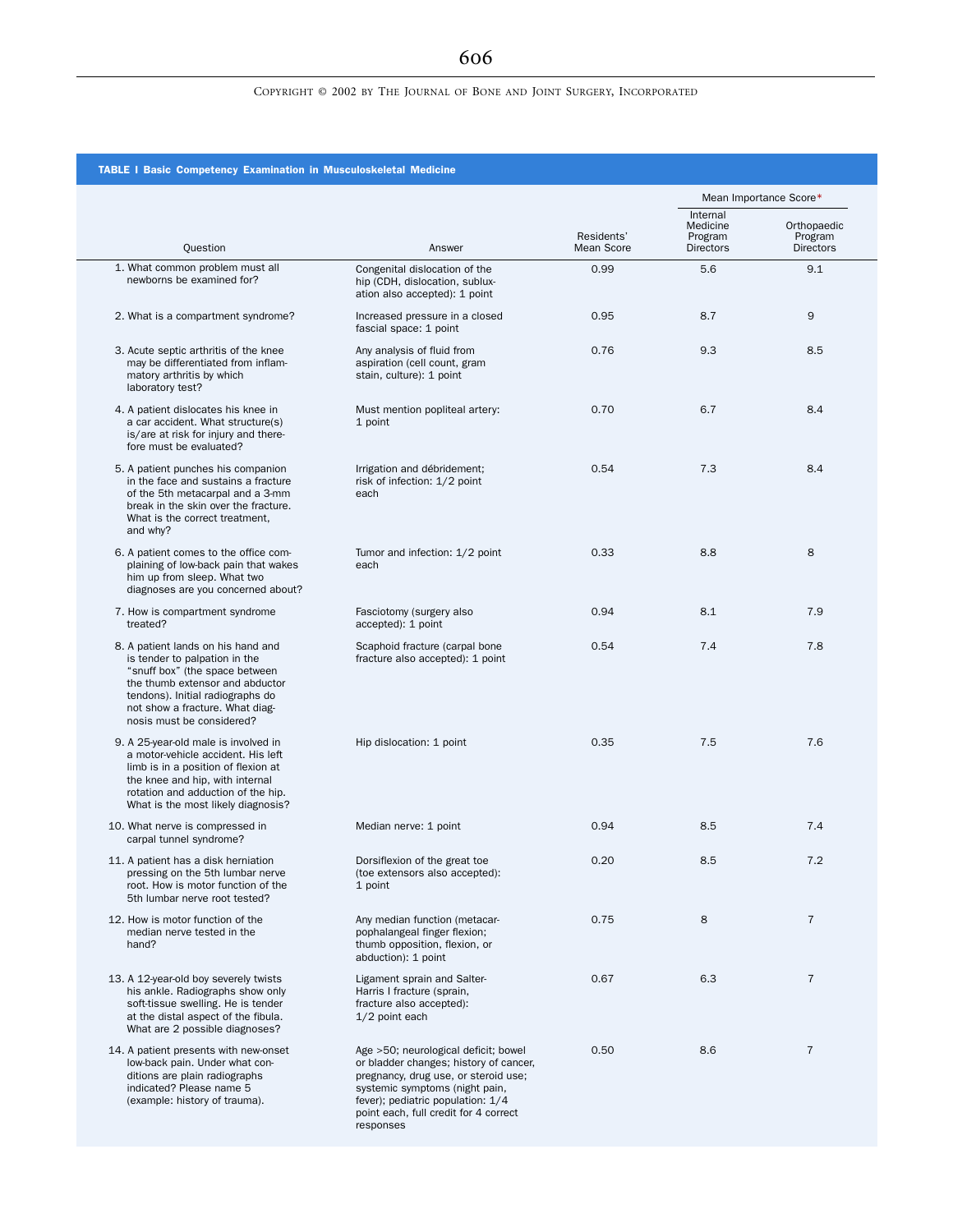EDUCATIONAL DEFICIENCIES IN MUSCULOSKELETAL MEDICINE

|                                                                                                                                                                                                                | Answer                                                                                                                                                                                                                  | Residents'<br>Mean Score | Mean Importance Score*                              |                                            |
|----------------------------------------------------------------------------------------------------------------------------------------------------------------------------------------------------------------|-------------------------------------------------------------------------------------------------------------------------------------------------------------------------------------------------------------------------|--------------------------|-----------------------------------------------------|--------------------------------------------|
| Question                                                                                                                                                                                                       |                                                                                                                                                                                                                         |                          | Internal<br>Medicine<br>Program<br><b>Directors</b> | Orthopaedic<br>Program<br><b>Directors</b> |
| 15. A patient has a displaced fracture<br>near the fibular neck. What<br>structure is at risk for injury?                                                                                                      | Common peroneal nerve (peroneal<br>nerve also accepted): 1 point                                                                                                                                                        | 0.62                     | 7.1                                                 | 6.8                                        |
| 16. A 20-year-old injured his knee<br>while playing football. You see<br>him on the same day, and he<br>has a knee effusion. An aspiration<br>shows frank blood. What are the<br>three most common diagnoses?  | Ligament tear, fracture, peripheral<br>meniscal tear (capsular tear,<br>patellar dislocation also accepted):<br>1/2 point each, full credit for<br>2 correct responses                                                  | 0.44                     | 6.3                                                 | 6.8                                        |
| 17. What are the five most common<br>sources of cancer metastatic to<br>bone?                                                                                                                                  | Breast, prostate, lung, kidney,<br>thyroid: 1/4 point each, full credit<br>for 4 correct responses                                                                                                                      | 0.86                     | 8.3                                                 | 6.7                                        |
| 18. Name two differences between<br>rheumatoid arthritis and osteo-<br>arthrosis.                                                                                                                              | Any two correct statements (e.g.,<br>inflammatory vs. degenerative;<br>proximal interphalangeal joint vs.<br>distal interphalangeal joint, etc.):<br>1/2 point each                                                     | 0.76                     | 8.7                                                 | 6.6                                        |
| 19. Which malignancy may be present<br>in bone yet typically is not detected<br>with a bone scan?                                                                                                              | Myeloma (full credit for hemato-<br>logical malignancies - leukemia,<br>lymphoma): 1 point                                                                                                                              | 0.51                     | 8.3                                                 | 6.4                                        |
| 20. What is the function of the<br>normal anterior cruciate ligament<br>at the knee?                                                                                                                           | To prevent anterior displacement<br>of the tibia on the femur: 1 point                                                                                                                                                  | 0.53                     | 5.9                                                 | 6.2                                        |
| 21. What is the difference between<br>osteoporosis and osteomalacia?                                                                                                                                           | Osteoporosis - decreased<br>bone density; osteomalacia -<br>decreased bone mineralization<br>(any true statement about<br>epidemiology, pathophysiology -<br>e.g., estrogen vs. vitamin D -<br>also accepted]): 1 point | 0.40                     | 7.9                                                 | 5.7                                        |
| 22. In elderly patients, displaced<br>fractures of the femoral neck are<br>typically treated with joint replace-<br>ment, whereas fractures near the<br>trochanter are treated with plates<br>and screws. Why? | Blood supply to femoral head<br>(avascular necrosis, non-union<br>also accepted): 1 point                                                                                                                               | 0.40                     | 5.9                                                 | 5.2                                        |
| 23. What muscle(s) is/are involved in<br>lateral epicondylitis (tennis elbow)?                                                                                                                                 | Wrist extensors (full credit for<br>any wrist extensor - extensor<br>carpi radialis brevis, extensor<br>carpi radialis longis, extensor<br>digitorum communis): 1 point                                                 | 0.18                     | 5.7                                                 | 5.1                                        |
| 24. Rupture of the biceps at the<br>elbow results in weakness of<br>both elbow flexion and _____?                                                                                                              | Supination: 1 point                                                                                                                                                                                                     | 0.49                     | 5.5                                                 | 5.1                                        |
| 25. What muscle(s) control(s) external<br>rotation of the humerus with the<br>arm at the side?                                                                                                                 | Infraspinatus or teres minor<br>accepted (full credit for rotator<br>cuff): 1 point                                                                                                                                     | 0.28                     | 4.9                                                 | 4.6                                        |

sufficient, and even if all students were to receive two weeks of instruction, it would be important that the emphasis of that exposure be on topics of acknowledged importance. (The standard rotation in orthopaedic surgery probably emphasizes too many particulars of surgical practice.) The ideal course in musculoskeletal medicine should concentrate on common outpatient orthopaedic problems, orthopaedic emergencies, and the musculoskeletal physical examination. As seen from the responses of program directors of internal medicine departments, topics such as fractures, back pain, arthritis, and infections are recognized as important. Indeed, for sixteen of twenty-five questions, the importance score given by the internal medicine program directors was higher than that given by the orthopaedic program directors.

It should be noted that the mean absolute difference in importance scores was <1 for fifteen of the twenty-five ques-